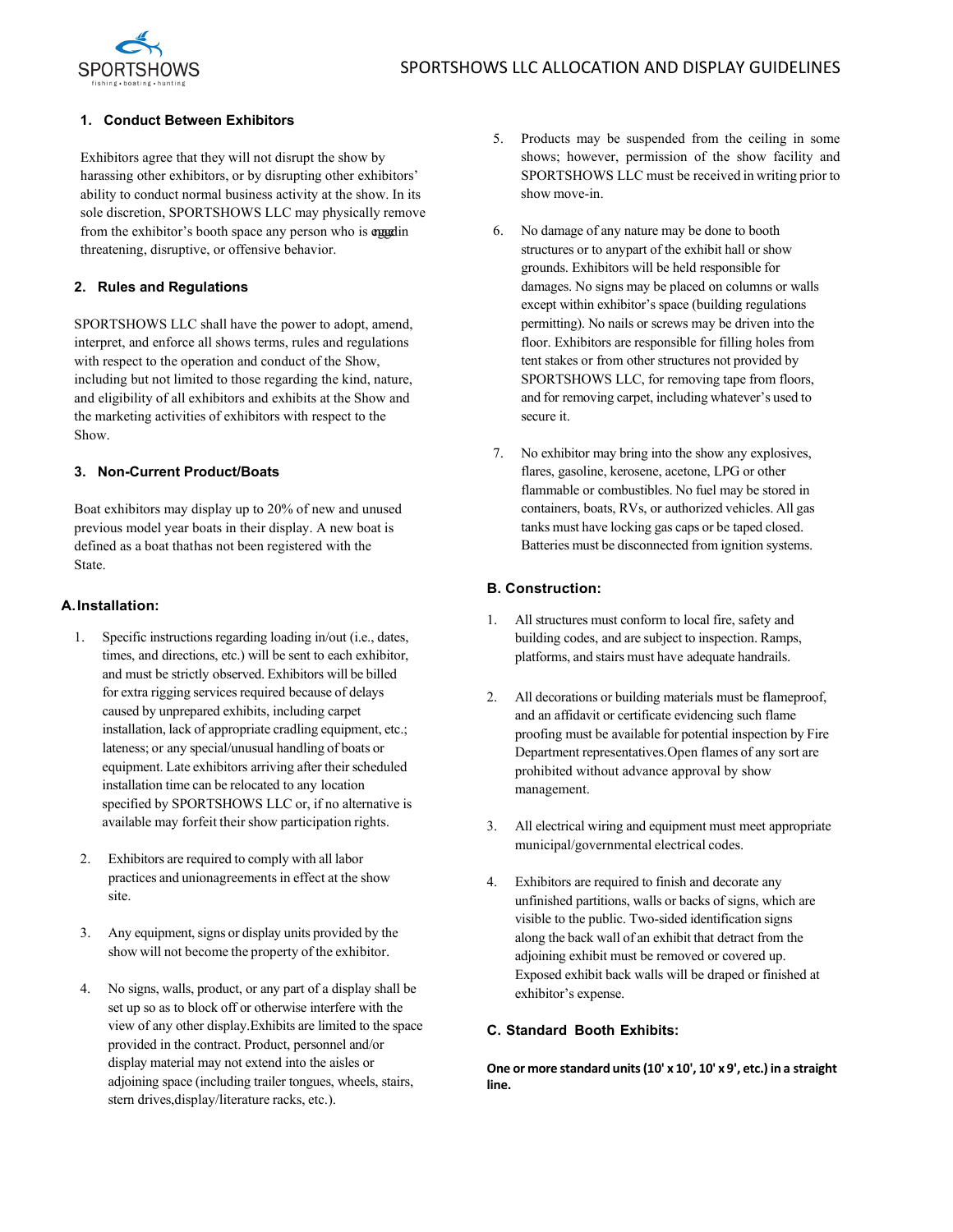

**Height:** Exhibit fixtures and components will be permitted to a maximumheight of 8'0", plus 2'0" for back wall identification signs—overall acceptable height is ten feet (building construction permitting). Sidewallsmay extend 4'0" or 1/3 the depth (whichever is greater) from the back line at a height of 8'0", but then must drop to a 4'0" height.

**Depth:** All display fixtures over 4'0" in height and placed within 10 linealfeet of an adjoining exhibit, must be confined to that area of the exhibitor'sspace that is within '0" of the back line (towers included).



## **D. Perimeter Wall Exhibits:**

**Standard booth or bulk exhibitslocated on the outer perimeter wall ofthe exhibit floor.**

Height: Exhibit back walls may rise continuously to a maximum height permitted by building ceiling(s), (with SPORTSHOWS LLC approval) but nothing maybe attached directly to walls.

**Depth:** All display fixtures over 4'0" in height and placed within 10 linealfeet of an adjoining exhibit, must be confined to that area of the exhibitor'sspace that is within 4'0" of the black line (towers included).

# **E. Peninsula:**

**An exhibitspace open on three sidesthat has a neighboring exhibitoror wall on the fourth side.**

**Height:** Exhibit fixtures, components and identification signs will be permitted along the following guidelines (hall construction and space sizepermitting):

No wall/walled structure may be positioned along space edge. Anywalls must be set at least 5'0" from any aisle(s).

Display fixtures placed within 5 lineal feet of an adjoining aisle must not exceed 4'0" in height. Display fixtures placed within 10 lineal feet of an adjoining aisle must not exceed 10'0" in height.

## **F. Island Exhibits:**

#### **An island exhibit is a space that is open on all four sides.**

**Height:** Exhibit fixtures, components and identification signs will bepermitted along the following guidelines (hall construction and spacesize permitting):

Display fixtures placed within 5 lineal feet of an adjoining aisle must not exceed 4'0" in height. Display fixtures placed within 10 lineal feet of an adjoining aisle must not exceed 10'0" in height.

# **G.Hanging Signs:**

**An exhibit componentsuspended above an exhibit (standard boothsexcepted) for the purpose of displaying graphics or identification.**

Hanging signs, banners and graphics are only allowed (building designpermitting) over bulk space exhibits (i.e., islands, peninsulas or some perimeter wall exhibits). Hanging signs are prohibited in standard (linear) booth Spaces. Signs may not contain or allude to discounts or prices. Signs in a manufacturer's display will not be permitted to refer to another manufacturer except (with SPORTSHOWS LLC's approval) for component identification purposes. Inflatable signs or forced air or helium balloons for identification purposes must be approved in advance by SPORTSHOWS LLC due to variances infacility requirements. Helium balloons are not to be handed out to show visitors.

**Height:** Signs must be hung at a height determined by hall construction.This height limit will be noted in the exhibitor kit.

**Placement:** Signs are to be positioned so as not to hang over/intoneighboring exhibits or aisles.

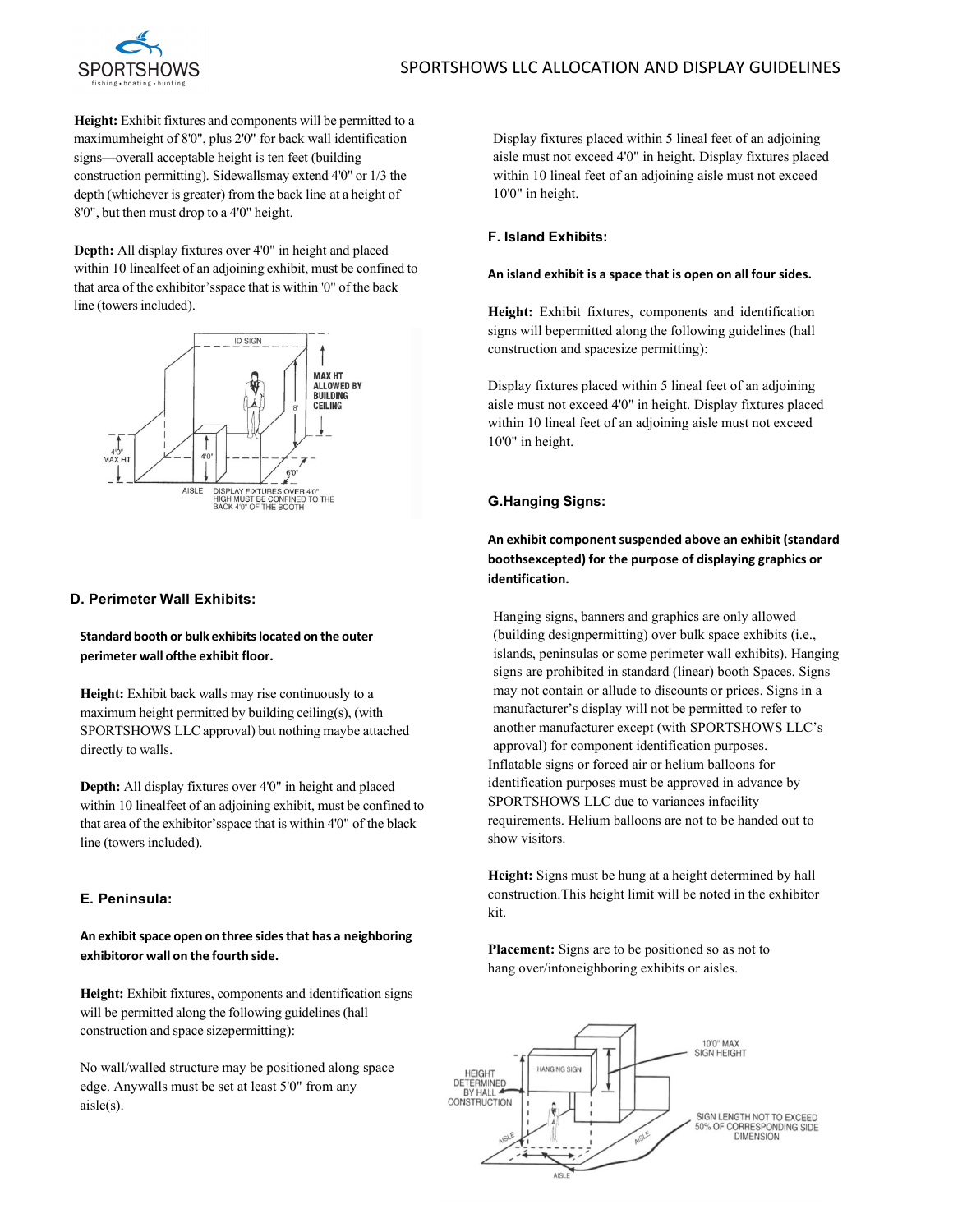# SPORTSHOWS LLC ALLOCATION AND DISPLAY GUIDELINES



**Height:** False ceilings, canopies, headers and umbrellas are permitted toa height that corresponds to the height regulations for the exhibit component of which they are a part; however, that area between 4'0" and 8'0" high must remain open and free of obstruction.

**Depth:** Canopies may extend out to the aisle line and up to the booth line on either side of an exhibitor's space providing that the support structure will not exceed 3'0" in width when placed within 10 lineal feetof an adjoining exhibit and not confined to that area of the exhibitor's space, which is at least 5'0" from the aisle line.



## **I. Vehicles on Display:**

The SPORTSHOWS LLC Shows policy specifically prohibits any literature, signs, sales staff and financial consideration from the vehicle supplier, manufacturers, or their dealers. Any proposal for the display ofan automobile, truck, or other vehicle must be presented to SPORTSHOWS LLC for approval for consideration at least 8 weeks in advance of the show.

Some facilities have exclusive sponsorship agreements that mayprohibit the display of automotive vehicles.

#### **J. Demonstrations:**

**Any part of the exhibitor's presentation involving the interaction of exhibit personnel and their audience through demonstrations, corporate presentations, or sampling.**

Demonstration areas must be organized within the exhibitor's space so as not to interfere with any aisle traffic. Sampling or demonstration tables must be placed a minimum of 2'0" from the aisle line. Should spectators or samplers interfere with the normal traffic flow in the aisle or overflow into neighboring exhibits, SPORTSHOWS LLC will have no alternative but to request that the presentation or sampling be stopped, or the exhibitrearranged to contain the spectators or samplers within the exhibit space.



# **K. On-Site Marketing:**

Marketing (advertising, branding, promoting) must be confined to an exhibitor's contracted space. Marketing in common areas including butnot limited to interior/exterior walls, doors, stairs, elevators, escalators, aisles, ceilings, restrooms, information booths, literature bins, and concession areas is prohibited unless pre-approval, in writing, is grantedby the SPORTSHOWS LLC. The SPORTSHOWS LLC reserves the right to revoke this approval at any time.

#### **L. Additional Display Information:**

- 1. If copyrighted music is to be played in display, Exhibitor mustobtain all necessary licenses.
- 2. Any bow thruster features on a boat must be disengaged while ondisplay.
- 3. Signs used within an exhibit space should be produced in aprofessional manner.
- 4. Dimensions of all exhibit area are believed to be accurately statedon the floor plans. If there is a discrepancy or error, SPORTSHOWS LLC will attempt to correct the situation once it is brought to our attention.
- 5. Facility lighting may not illuminate all areas evenly